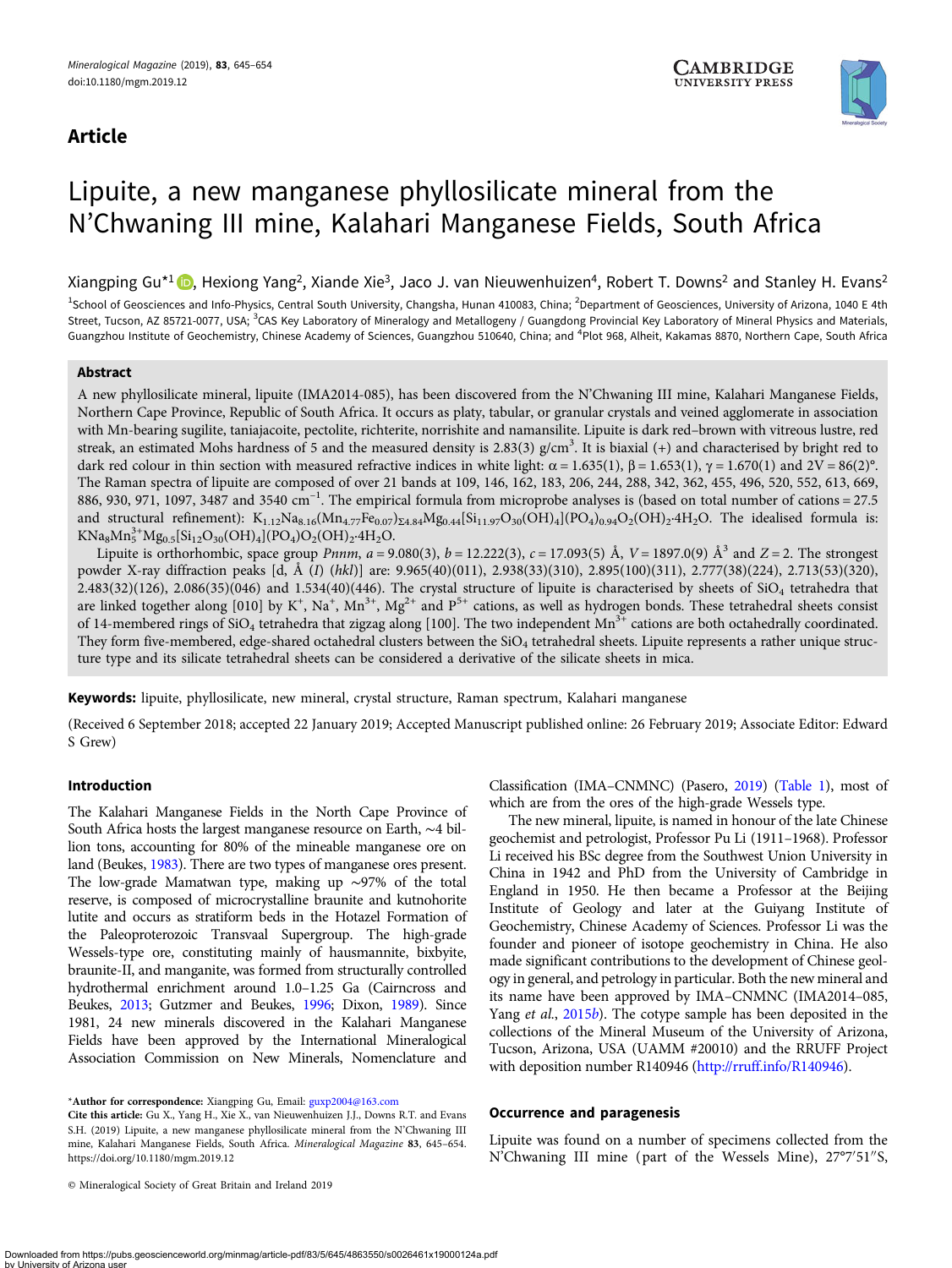<span id="page-1-0"></span>

| Table 1. List of new minerals discovered in the Kalahari Manganese Field. |  |  |  |  |  |
|---------------------------------------------------------------------------|--|--|--|--|--|
|---------------------------------------------------------------------------|--|--|--|--|--|

| IMA number* | Name                        | Ideal formula                                                                                                                                                                  | Space group              | Reference                        |
|-------------|-----------------------------|--------------------------------------------------------------------------------------------------------------------------------------------------------------------------------|--------------------------|----------------------------------|
|             | Braunite-II                 | Ca(Mn <sup>3+</sup> ,Fe <sup>3+</sup> ) <sub>14</sub> SiO <sub>24</sub>                                                                                                        | 14/acd                   | de Villiers and Herbstein (1967) |
| 1981-011    | Sturmanite                  | $Ca_6Fe_2^{3+}(SO_4)_{2}$ = [B(OH) <sub>4</sub> ] (OH) <sub>12</sub> .25H <sub>2</sub> O                                                                                       | $P3_1C$                  | Peacor et al. (1983)             |
| 1988-029    | Orlymanite                  | $Ca4Mn32+Si8O20(OH)6·2H2O$                                                                                                                                                     | $P\bar{3}$ or $P\bar{3}$ | Peacor et al. (1990)             |
| 1991-031    | Vonbezingite                | $Ca_6Cu_3(SO_4)_3(OH)_{12} 2H_2O$                                                                                                                                              | P2 <sub>1</sub> /c       | Dai and Harlow (1992)            |
| 1992-033    | Hennomartinite              | $SrMn^{3+}(Si2O7)(OH)2·H2O$                                                                                                                                                    | Cmcm                     | Armbruster et al. (1993)         |
| 1992-012    | Poldervaartite              | $(Ca, Mn^{2+})_2$ [SiO <sub>3</sub> (OH)] (OH)                                                                                                                                 | Pbca                     | Dai et al. (1993)                |
| 1993-036    | Effenbergerite              | BaCuSi <sub>4</sub> O <sub>10</sub>                                                                                                                                            | P4/ncc                   | Giester and Rieck (1994)         |
| 1994-002    | Nchwaningite                | $Mn2SiO3(OH)2·H2O$                                                                                                                                                             | Pca2 <sub>1</sub>        | Nyfeler et al. (1995)            |
| 1994-055    | Wesselsite                  | SrCuSi <sub>4</sub> O <sub>10</sub>                                                                                                                                            | P4/ncc;                  | Giester and Rieck (1996)         |
| 2000-040    | Manganvesuvianite           | Ca <sub>19</sub> Mn Al <sub>10</sub> Mg <sub>2</sub> (SiO <sub>4</sub> ) <sub>10</sub> (Si <sub>2</sub> O <sub>7</sub> ) <sub>4</sub> O(OH) <sub>9</sub>                       | P4/n                     | Armbruster et al. (2002)         |
| 2001-014    | Tweddillite                 | CaSr(Mn <sup>3+</sup> ,Fe <sup>3+</sup> ) <sub>2</sub> Al[Si <sub>3</sub> O <sub>12</sub> ](OH)                                                                                | $P2_1/m$                 | Armbruster et al. (2002)         |
| 2006-026    | Olmiite                     | CaMn[SiO <sub>3</sub> (OH)](OH)                                                                                                                                                | Pbca                     | Bonazzi et al. (2007)            |
| 2009-061    | Guidottiite                 | $(Mn_2Fe^{3+})(SiFe^{3+})O_5(OH)_4$                                                                                                                                            | P6 <sub>3</sub>          | Wahle et al. (2010)              |
| 2012-027    | Scottyite                   | $BaCu2Si2O7$                                                                                                                                                                   | Pnma                     | Yang et al. (2013)               |
| 2012-028    | Lavinskyite                 | K(LiCu)Cu <sub>6</sub> (Si <sub>4</sub> O <sub>11</sub> ) <sub>2</sub> (OH) <sub>4</sub>                                                                                       | Pcnb                     | Yang et al. (2014)               |
| 2012-060    | Colinowensite               | BaCuSi <sub>2</sub> O <sub>6</sub>                                                                                                                                             | 14 <sub>1</sub> /acd     | Rieck et al. (2015)              |
| 2012-096    | Diegogattaite               | $Na2CaCu2Si8O20·H2O$                                                                                                                                                           | C2/m                     | Rumsey et al. (2013)             |
| 2012 s.p.   | Potassic-mangani-leakeite** | $KNa_2(Mg, Mn^{3+}, Fe^{3+}, Li)_{5}Si_8O_{22}(OH)_{2}$                                                                                                                        | $P2_1/m$ or $P2_1/a$     | Hawthorne et al. (2012)          |
| 2013-012    | Cairncrossite               | $Sr_2Ca_{7-x}Na_{2x}(Si_4O_{10})_4(OH)_2(H_2O)_{15-x}$                                                                                                                         | ΡĪ                       | Giester et al. (2016)            |
| 2014-085    | Lipuite                     | KNa <sub>8</sub> Mn <sup>3+</sup> Mg <sub>0.5</sub> [Si <sub>12</sub> O <sub>30</sub> (OH) <sub>4</sub> ](PO <sub>4</sub> )O <sub>2</sub> (OH) <sub>2</sub> ·4H <sub>2</sub> O | Pnnm                     | This paper                       |
| 2014-107    | Taniajacoite                | SrCaMn <sup>3+</sup> Si <sub>4</sub> O <sub>11</sub> (OH) <sub>4</sub> ·2H <sub>2</sub> O                                                                                      | C1                       | Yang et al. (2015a)              |
| 2015-009    | Meieranite                  | $Na2Sr3MgSi6O17$                                                                                                                                                               | $P2_1nb$                 | Yang et al. (2019)               |
| 2015-044    | Cyprine                     | $Ca_{19}Cu^{2+}(Al_{10}Mg_2)Si_{18}O_{68}(OH)_{10}$                                                                                                                            | P4/n                     | Panikorovskii (2017)             |

\*The data for IMA approval number are from the official website of IMA-CNMNC (Pasero, [2019](#page-8-0)).

\*\*Potassic-mangani-leakeite was previously named as kornite by Armbruster et al. [\(1993\)](#page-8-0) and redefined by Hawthorne et al. [\(2012](#page-8-0))



Fig. 1. Occurrence and crystal morphology of lipuite: (a) euhedral platy dark crystals of lipuite (Lip) with pink-coloured sugilite (Sug), image width = 2 cm, type specimen R140946 stored in the Mineral Museum of the University of Arizona; (b) lipuite-sugilite-pectolite (Pet) crust on microcrystalline aegirine-braunite IIhematite agglomerate (Aeg–Brn–Hem), section vertical to the specimen surface, image width = 2 cm, specimen used to make lpblock07, lpblock08, lpblock09.

22°50′ 29′′E. In the specimens, a crust composed of sugilite–lipuite– pectolite–taniajacoite, 2–5 mm thick, was found on a matrix of aegerine–braunite-II–hematite (Fig. 1). Associated minerals include Mn-bearing sugilite, taniajacoite, pectolite and richterite [\(Fig. 2](#page-2-0)a,  $\langle b \rangle$  $\langle b \rangle$  $\langle b \rangle$ . Norrishite and namansilite are occasionally observed using microscopy as tiny grains in lipuite (Fig.  $2c,d$  $2c,d$ ). Aegirine, hematite and braunite-II are commonly replaced by lipuite (Fig.  $2e,f$  $2e,f$ ). The hydrothermal event that formed the observed mineral assemblage has been estimated to be at conditions in the range of 270–420°C at 0.2–1.0 kbar (Kleyenstuber [1984](#page-8-0); Gutzmer and Beukes [1996\)](#page-8-0).

#### Physical and optical properties

Lipuite occurs as platy and granular crystals, 1–3 mm long, or as dark veined agglomerates in the specimens (Fig.  $1a$ ), in which lipuite shows a dark brown colour with vitreous lustre. The mineral is brittle with uneven fracture. The Mohs hardness is estimated to be ∼5 as tested on the specimen by apatite and orthoclase standards, and the streak is red. The measured density by the method of flotation in heavy liquids is  $2.83(3)$  g/cm<sup>3</sup>, which is in good agreement with the calculated density of  $2.86$  g/cm<sup>3</sup>. Lipuite is transparent in thin section and features a characteristic red colour with weak pleochroism from bright red to dark red in parallel nicols ([Fig. 2](#page-2-0)f). It is biaxial (+) and the interference colour in crossed nicols is also red, probably due to the strong influence of the intrinsic colour as seen in parallel nicols. The measured refractive indices are:  $\alpha = 1.635(1)$ ,  $\beta = 1.653(1)$  and  $\gamma = 1.670(1)$ , with refractive dispersion of  $v > r$ . The measured 2V angle is 86(2)°. The calculated compatibility index (0.009) using the constants of Mandarino ([1981](#page-8-0)) yields a superior compatibility with the Gladstone–Dale relationship.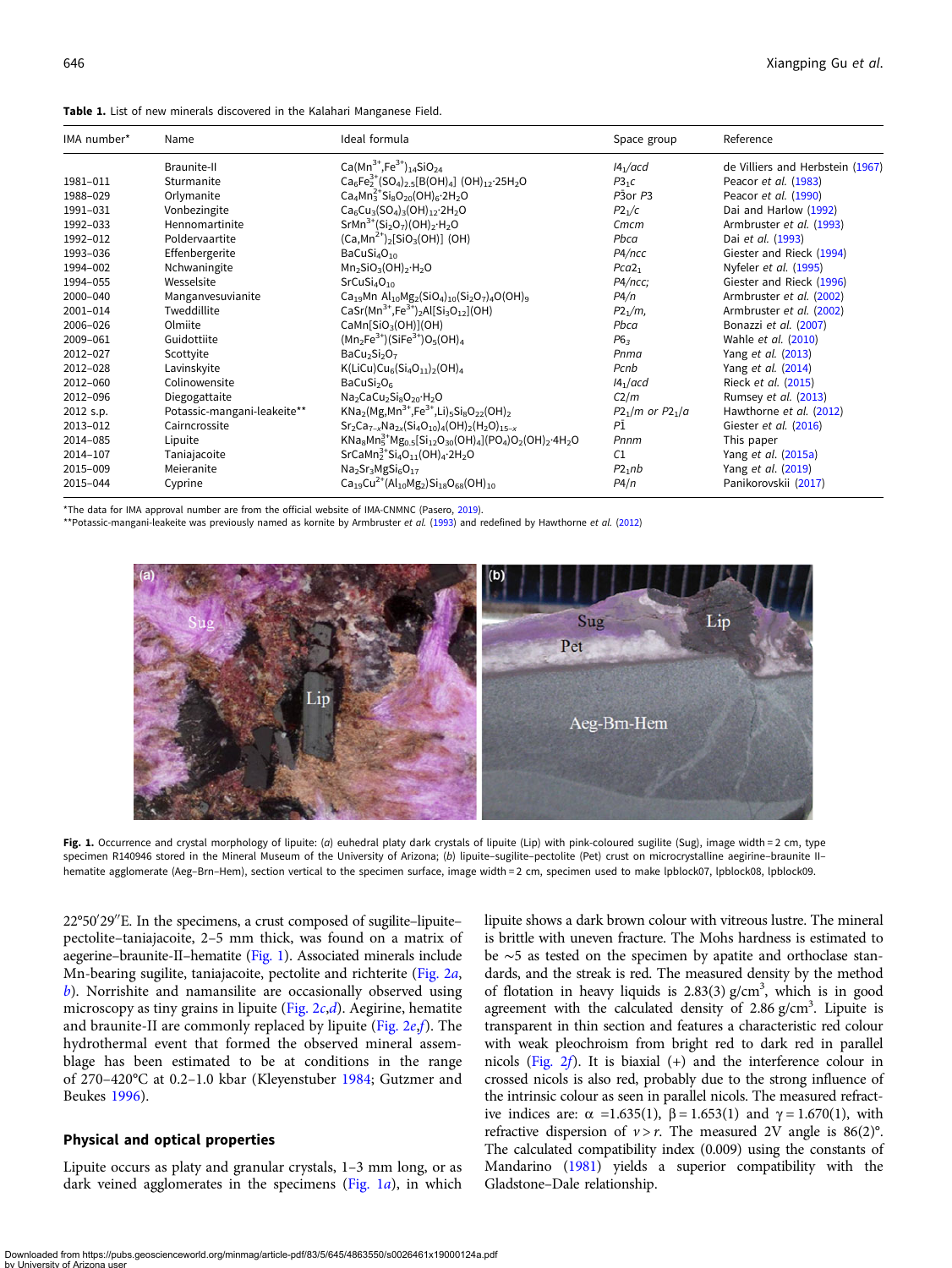<span id="page-2-0"></span>

Fig. 2. Photomicrographs and back-scattered electron images (BSE) of lipuite showing the mode of occurrence and optical properties: (a) assemblage of lipuite (Lip), sugiilite (Sug) and taniajacoite (Taj) with relics of aegirine (Aeg), parallel nicols, reflected light; (b) BSE image of the framed area in (a); (c) tiny crystals of norrishite (Nor) and richterite (Rit) in lipuite (BSE image); (d) namansilite (Nam) and aegirine in lipuite (BSE image); (e) lipuite with pectolite (Pet), aegirine, hematite (Hem) and braunite-II (Brn), parallel nicols, reflected light; and (f) characteristic red colour of lipuite, the same view as (e), parallel nicols, transmitted light.

# Chemical composition

The chemical composition of lipuite was determined on a Shimadzu EPMA-1720 microprobe in the School of Geosciences and Infophysics of Central South University by wavelengthdispersive spectroscopy with operating conditions of accelerating voltage = 15 kV, beam current = 10 nA and beam size = 1  $\mu$ m. Qualitative analysis revealed dominant Na, K, Mn, Si, P, O and minor Mg and Fe. An intensive X-ray photoelectron spectrometer (XPS) scan of the Li-1s electron was made to determine whether Li was present using a Thermo ESCALAB 250Xi XPS in the Modern Analysis and Testing Centre of Central South University; no peaks were detected in the binding

energy range characteristic of Li (53–58 eV). Quantitative analysis was carried out using the following standards (and lines): SiO<sub>2</sub> (SiKα); Ca<sub>5</sub>(PO<sub>4</sub>)<sub>3</sub>F (PKα); MgO (MgKα); MnSiO<sub>3</sub> (MnKα); Fe<sub>2</sub>O<sub>3</sub> (FeKα); NaAlSi<sub>2</sub>O<sub>6</sub> (NaKα); and KAlSi<sub>3</sub>O<sub>8</sub> (KK $\alpha$ ). The ZAF3 correction program supplied with the instrument was used for the correction calculation. During analysis, the sample stage was moved around to prevent beam damage to the sample, which was observed to have significantly affected the quantitative analysis. All Fe was assumed to be  $Fe<sup>3+</sup>$  because of the association with trivalent Mn. The theoretical content of 7.74 wt.% of  $H_2O$  were used for calculating the number of atoms in the empirical formula. Representative data [\(Table 2](#page-3-0))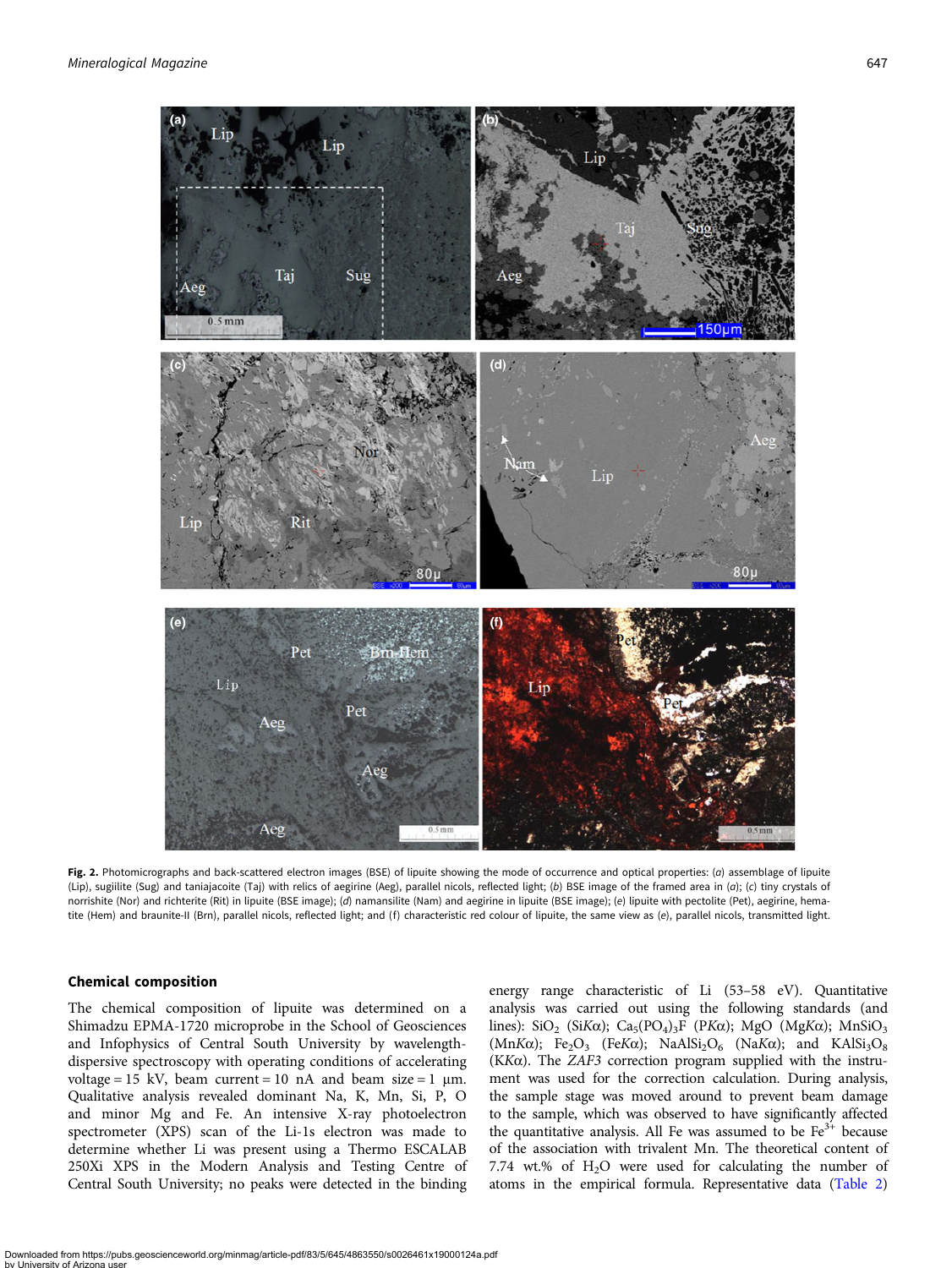<span id="page-3-0"></span>

|  |  |  | Table 2. Chemical composition of lipuite from electron microprobe analyses. |  |
|--|--|--|-----------------------------------------------------------------------------|--|
|  |  |  |                                                                             |  |

| Sample*                        | $KNa_8Mn_5^{3+}Mg_{0.5}$<br>$[Si_{12}O_{30}(OH)_4]$<br>$(PO4)O2(OH)2·4H2O**$ | lpblock02-<br>01a | lpblock02-<br>01b | lpblock02-<br>01c | lpblock02-<br>01d | 01a   | lpblock03- lpblock03- lpblock06-<br>02e | 02b   | lpblock07-<br>04 | lpblock08-<br>01 | lpblock08-<br>02 | Average |
|--------------------------------|------------------------------------------------------------------------------|-------------------|-------------------|-------------------|-------------------|-------|-----------------------------------------|-------|------------------|------------------|------------------|---------|
| Oxide wt.%                     |                                                                              |                   |                   |                   |                   |       |                                         |       |                  |                  |                  |         |
| Na <sub>2</sub> O              | 15.23                                                                        | 15.20             | 15.25             | 15.59             | 15.46             | 15.70 | 15.54                                   | 15.25 | 15.42            | 15.33            | 15.87            | 15.46   |
| $K_2O$                         | 2.89                                                                         | 3.23              | 3.62              | 3.17              | 3.25              | 3.35  | 3.20                                    | 3.07  | 3.00             | 3.08             | 3.15             | 3.21    |
| Mn <sub>2</sub> O <sub>3</sub> | 24.25                                                                        | 23.18             | 22.46             | 22.66             | 22.51             | 22.97 | 22.62                                   | 23.20 | 23.82            | 23.68            | 23.15            | 23.03   |
| Fe <sub>2</sub> O <sub>3</sub> | -                                                                            | 0.47              | 0.41              | 0.50              | 0.24              | 0.43  | 0.13                                    | 0.36  | 0.27             | 0.38             | 0.33             | 0.35    |
| MgO                            | 1.24                                                                         | 0.95              | 1.18              | 1.33              | 1.32              | 1.07  | 1.05                                    | 0.82  | 1.10             | 1.02             | 1.10             | 1.10    |
| SiO <sub>2</sub>               | 44.30                                                                        | 44.16             | 44.03             | 43.63             | 43.92             | 43.72 | 44.34                                   | 44.55 | 43.14            | 44.12            | 43.87            | 43.95   |
| $P_2O_5$                       | 4.36                                                                         | 3.80              | 3.82              | 4.30              | 4.41              | 3.85  | 3.83                                    | 3.73  | 4.28             | 4.36             | 4.28             | 4.07    |
| Total                          | 92.26                                                                        | 90.99             | 90.77             | 91.18             | 91.11             | 91.09 | 90.71                                   | 90.98 | 91.03            | 91.97            | 91.75            | 91.17   |
| $H_2O^{\star\star}$            | 7.74                                                                         | 7.74              | 7.74              | 7.74              | 7.74              | 7.74  | 7.74                                    | 7.74  | 7.74             | 7.74             | 7.74             | 7.74    |
|                                | Atoms per formula based on total cation = 27.5                               |                   |                   |                   |                   |       |                                         |       |                  |                  |                  |         |
| Na                             | 8.00                                                                         | 8.08              | 8.08              | 8.22              | 8.16              | 8.26  | 8.21                                    | 8.07  | 8.19             | 8.07             | 8.31             | 8.16    |
| K                              | 1.00                                                                         | 1.13              | 1.26              | 1.10              | 1.13              | 1.16  | 1.11                                    | 1.07  | 1.05             | 1.07             | 1.09             | 1.12    |
| Mn                             | 5.00                                                                         | 4.83              | 4.67              | 4.69              | 4.66              | 4.74  | 4.69                                    | 4.82  | 4.96             | 4.89             | 4.76             | 4.77    |
| Fe                             |                                                                              | 0.10              | 0.08              | 0.10              | 0.05              | 0.09  | 0.03                                    | 0.07  | 0.06             | 0.08             | 0.07             | 0.07    |
| Mg                             | 0.50                                                                         | 0.39              | 0.48              | 0.54              | 0.53              | 0.43  | 0.43                                    | 0.33  | 0.45             | 0.41             | 0.44             | 0.44    |
| Si                             | 12.00                                                                        | 12.10             | 12.03             | 11.86             | 11.95             | 11.86 | 12.08                                   | 12.16 | 11.81            | 11.98            | 11.85            | 11.97   |
| P                              | 1.00                                                                         | 0.88              | 0.88              | 0.99              | 1.02              | 0.88  | 0.88                                    | 0.86  | 0.99             | 1.00             | 0.98             | 0.94    |
| O                              | 46.00                                                                        | 45.86             | 45.62             | 45.60             | 45.71             | 45.44 | 45.68                                   | 45.95 | 45.76            | 45.91            | 45.51            | 45.70   |
| H                              | 14.00                                                                        | 14.14             | 14.11             | 14.04             | 14.05             | 14.05 | 14.10                                   | 14.15 | 14.13            | 14.02            | 13.95            | 14.07   |

\*Several analyses made on one grain are labelled as 01a, 01b, 01c, 01d etc., and one analysis on a single grain is labelled as 01, 02 etc. without letter a, b etc.<br>\*\*Ideal formula for comparison; \*\*\*Theoretical ideal H<sub>2</sub>O



Fig. 3. Raman spectrum of lipuite (sample No. lpblock02-01a in Table 2)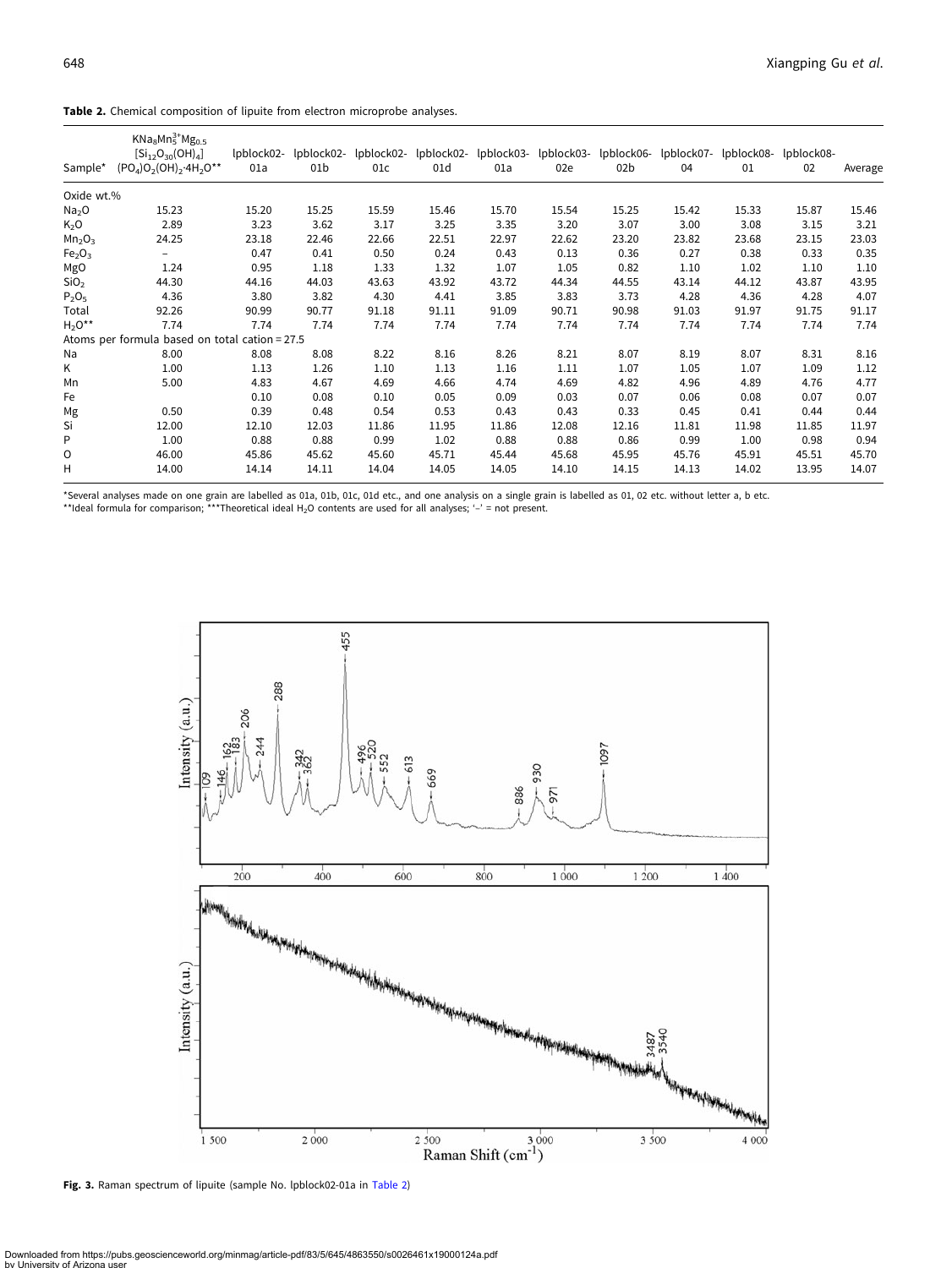<span id="page-4-0"></span>Table 3. Powder X-ray diffraction data for lipuite.

| $I_{\rm obs}$ | $I_{calc}$ | $d_{\rm obs}$ | $d_{\text{calc}}$ | h k l | $I_{\rm obs}$ | $I_{\mathsf{calc}}$ | $d_{\rm obs}$ | $d_{\text{calc}}$ | $h$ $k$ $l$ |
|---------------|------------|---------------|-------------------|-------|---------------|---------------------|---------------|-------------------|-------------|
| 40.4          | 100.0      | 9.965         | 9.943             | 011   | 10.0          | 3.3                 | 2.234         | 2.235             | 333         |
| 4.8           | 44.5       | 8.532         | 8.548             | 002   | 12.7          | 9.9                 | 2.214         | 2.212             | 4 1 1       |
| 21.3          | 8.7        | 7.289         | 7.287             | 110   | 10.0          | 1.2                 | 2.151         | 2.152             | 250         |
| 17.4          | 18.6       | 6.713         | 6.704             | 111   | 9.2           | 2.5                 | 2.126         | 2.125             | 325         |
| 1.6           | 3.3        | 5.070         | 5.070             | 120   | 14.6          | 4.9                 | 2.112         | 2.111             | 421         |
| 28.7          | 58.4       | 4.861         | 4.860             | 121   | 34.5          | 32.8                | 2.086         | 2.084             | 046         |
| 3.3           | 1.3        | 4.541         | 4.539             | 200   | 4.6           | 2.1                 | 2.065         | 2.064             | 422         |
| 17.8          | 24.1       | 4.367         | 4.360             | 122   | 6.8           | 9.8                 | 2.048         | 2.051             | 118         |
| 3.5           | 7.8        | 4.268         | 4.274             | 004   | 2.6           | 1.6                 | 2.010         | 2.012             | 343         |
| 12.4          | 19.0       | 4.129         | 4.129             | 211   | 9.7           | 2.6                 | 1.980         | 1.974             | 161         |
| 12.3          | 20.0       | 4.011         | 4.009             | 202   | 11.6          | 10.5                | 1.966         | 1.964             | 326         |
| 10.4          | 18.8       | 3.967         | 3.963             | 031   | 10.9          | 5.2                 | 1.902         | 1.904             | 424         |
| 15.3          | 18.3       | 3.810         | 3.809             | 212   | 8.1           | 1.1                 | 1.876         | 1.878             | 317         |
| 3.1           | 5.5        | 3.718         | 3.717             | 130   | 4.6           | 5.5                 | 1.848         | 1.848             | 261         |
| 27.3          | 18.0       | 3.639         | 3.632             | 131   | 13.8          | 6.8                 | 1.820         | 1.820             | 345         |
| 2.5           | 2.1        | 3.567         | 3.564             | 221   | 6.1           | 3.3                 | 1.803         | 1.806             | 425         |
| 1.7           | 9.1        | 3.502         | 3.502             | 024   | 7.9           | 5.0                 | 1.796         | 1.796             | 510         |
| 21.2          | 19.0       | 3.411         | 3.409             | 132   | 7.5           | 1.5                 | 1.782         | 1.786             | 511         |
| 6.0           | 7.5        | 3.354         | 3.352             | 222   | 3.2           | 4.0                 | 1.755         | 1.751             | 048         |
| 5.8           | 14.7       | 3.298         | 3.293             | 015   | 9.0           | 4.3                 | 1.740         | 1.740             | 520         |
| 3.3           | 8.0        | 3.201         | 3.200             | 105   | 13.2          | 4.4                 | 1.716         | 1.715             | 170         |
| 14.0          | 19.7       | 3.112         | 3.111             | 204   | 3.8           | 2.6                 | 1.708         | 1.704             | 264         |
| 28.5          | 14.6       | 3.034         | 3.032             | 230   | 6.0           | 4.7                 | 1.662         | 1.662             | 355         |
| 4.0           | 8.9        | 2.985         | 2.985             | 231   | 3.3           | 3.1                 | 1.650         | 1.651             | 531         |
| 33.2          | 22.0       | 2.938         | 2.937             | 310   | 25.2          | 10.1                | 1.629         | 1.627             | 436         |
| 100.0         | 41.8       | 2.895         | 2.895             | 311   | 6.3           | 2.5                 | 1.613         | 1.614             | 347         |
| 38.1          | 17.7       | 2.777         | 2.773             | 224   | 2.8           | 2.3                 | 1.598         | 1.597             | 453         |
| 53.1          | 27.2       | 2.713         | 2.712             | 320   | 6.1           | 3.9                 | 1.555         | 1.557             | 266         |
| 10.5          | 4.6        | 2.677         | 2.677             | 233   | 40.2          | 27.0                | 1.534         | 1.535             | 446         |
| 24.4          | 41.3       | 2.620         | 2.619             | 035   | 2.0           | 2.8                 | 1.516         | 1.516             | 460         |
| 7.1           | 4.8        | 2.583         | 2.582             | 143   | 12.1          | 3.3                 | 1.500         | 1.500             | 357         |
| 15.4          | 12.9       | 2.517         | 2.516             | 135   | 15.0          | 6.9                 | 1.493         | 1.496             | 455         |
| 31.6          | 40.7       | 2.483         | 2.484             | 126   | 5.2           | 2.6                 | 1.469         | 1.469             | 620         |
| 15.0          | 6.2        | 2.430         | 2.430             | 242   | 7.7           | 5.8                 | 1.434         | 1.436             | 456         |
| 9.0           | 11.3       | 2.367         | 2.367             | 216   | 6.1           | 4.2                 | 1.416         | 1.417             | 2 4 10      |
| 3.2           | 4.5        | 2.338         | 2.338             | 151   | 3.0           | 3.8                 | 1.385         | 1.386             | 465         |
| 4.5           | 3.1        | 2.316         | 2.316             | 243   | 9.3           | 5.5                 | 1.374         | 1.371             | 284         |
| 30.5          | 11.3       | 2.269         | 2.269             | 400   | 6.1           | 3.2                 | 1.355         | 1.354             | 091         |

The strongest peaks are given in bold

yield an empirical formula for the average based on total 27.5 cations and according to the structural analysis:  $K_{1,12}Na_{8,16}$  $(Mn_{4.77}Fe_{0.07})_{\Sigma4.84}Mg_{0.44}[Si_{11.97}O_{30}(OH)_4](PO_4)_{0.94}O_2(OH)_2.4H_2O.$ The ideal formula is  $KNa_8Mn_5^{3+}Mg_{0.5}[Si_{12}O_{30}(OH)_4](PO_4)$  $O_2(OH)_2.4H_2O.$ 

#### Raman spectrum

The Raman spectra of lipuite from 12 spots in 4 polished sections were recorded with a Horiba Labram Aramis Raman spectrometer in the State Key Laboratory of Powder Metallurgy, Central South University. The laser beam (He-Ne laser, 632.8 nm, laser power  $= 2$  mW) was focused to 1  $\mu$ m with a 100× objective in an Olympus microscope. The time of each scan in the range 100–  $4000 \text{ cm}^{-1}$  was 20 min with a resolution of 2 cm<sup>-1</sup>. A representative spectrum is shown in [Fig. 3](#page-3-0). The spectrum is composed of over 21 bands at 109, 146, 162, 183, 206, 244, 288, 342, 362, 455, 496, 520, 552, 613, 669, 886, 930, 971, 1097, 3487 and 3540 cm<sup>-1</sup>. The bands between 880 and 1097  $cm^{-1}$  can be assigned to P–O and Si–O stretching vibrations of the  $PO_4$  and  $SiO_4$  groups (e.g. Litasov and Podgornykh, [2017](#page-8-0); Chakhmouradian et al., [2014](#page-8-0)). Bands from 430 to  $700 \text{ cm}^{-1}$  are attributable to O–P–O and O–Si–O bending. The bands below  $400 \text{ cm}^{-1}$  are associated mainly with rotational and translational modes of  $PO<sub>4</sub>$  and  $SiO<sub>4</sub>$  tetrahedra, Table 4. Summary of crystal data and refinement results for lipuite.

| Crystal data                                                                      |                                                                   |
|-----------------------------------------------------------------------------------|-------------------------------------------------------------------|
| Ideal chemical formula                                                            | $KNa_8Mn_5^{3+}Mg_0s[Si_{12}O_{30}(OH)_4]$<br>$(PO4)O2(OH)2·4H2O$ |
| Crystal size                                                                      | $0.06 \times 0.05 \times 0.05$                                    |
| Crystal system, space group                                                       | Orthorhombic, Pnnm                                                |
| Temperature (K)                                                                   | 293                                                               |
| a, b, c (Å)                                                                       | 9.080(3), 12.222(3), 17.093(5)                                    |
| $V(\AA^3)$                                                                        | 1897.0(9)                                                         |
| Z                                                                                 | $\overline{2}$                                                    |
| Calculated density ( $g/cm3$ )                                                    | 2.845                                                             |
| $\mu$ (mm <sup>-1</sup> )                                                         | 2.369                                                             |
| Data collection                                                                   |                                                                   |
| Instrument                                                                        | Bruker X8 APEX2 CCD X-ray<br>diffractometer                       |
| Radiation, wavelength (Å)                                                         | Mo $K\alpha$ , $\lambda$ = 0.71073                                |
| 20 range for data collection                                                      | 7.34-64.82                                                        |
| Absorption correction                                                             | SADABS (Bruker, 2001)                                             |
| No. of measured, independent and<br>observed $[1 > 2\sigma(l)]$ reflections       | 24435, 3483, 2867                                                 |
| $R_{\rm int}$                                                                     | 0.039                                                             |
| (sin θ/λ)max (Å <sup>-1</sup> )                                                   | 0.754                                                             |
| Indices range of $h, k, l$                                                        | $h \pm 13$ , $k \pm 17$ , $l \pm 25$                              |
| <b>Refinement</b>                                                                 |                                                                   |
| $R[F^2 > 2\sigma(F^2)]$ , wR( $F^2$ ), S                                          | 0.023, 0.060, 1.04                                                |
| No. of reflections, parameters, restraints                                        | 3483, 205, 2                                                      |
| Final $R_1$ , $wR_2$ factors $[1 \geq 2\sigma(l)]$                                | 0.023, 0.055                                                      |
| Final $R_1$ , $wR_2$ factors (all data)                                           | 0.034, 0.059                                                      |
| Goodness-of-fit                                                                   | 1.036                                                             |
| $\Delta\rho_{\rm max}$ , $\Delta\rho_{\rm min}$ (e <sup>-</sup> Å <sup>-3</sup> ) | $0.60, -0.51$                                                     |

as well as Mn–O interactions and lattice modes. The bands between 3487 and 3540  $\text{cm}^{-1}$  are due to O–H stretching.

#### X-ray crystallography and structure determination

The powder X-ray diffraction data were collected on a Rigaku D/Max Rapid IIR micro-diffractometer in School of Geosciences and Infophysics of Central South University at 40 kV and 250 mA using a 0.1 mm collimator and exposure time of 60 min. The diffraction data are listed in Table 3. The refined unit-cell parameters are:  $a = 9.0772(6)$ ,  $b = 12.2231(8)$ ,  $c = 17.095(2)$  Å,  $V =$ 1896.7(1)  $\mathring{A}^3$  and  $Z = 2$ .

Single-crystal X-ray diffraction data of lipuite were collected on a Bruker X8 APEX2 CCD X-ray diffractometer equipped with graphite-monochromatised MoKα radiation in the Department of Geosciences, University of Arizona, and frame widths of 0.5° in ω and 30 s counting time per frame. All reflections were indexed on the basis of an orthorhombic unit cell (Table 4). The intensity data were corrected for X-ray absorption using SADABS (Bruker, [2001](#page-8-0)). The systematic absences of reflections suggest the possible space group Pnn2 or Pnnm. The crystal structure was solved and refined using SHELX-2014 (Sheldrick, [2015](#page-8-0)) based on the space group Pnnm, because it yielded better refinement statistics in terms of bond lengths and angles, atomic displacement parameters, and R factors. There are two possible models for Mg in lipuite, both resulting in the same R factors and partial site occupancies. In Model A, Mg is situated at the (0,0,0) site with ~40% occupancy and exhibits a  $(4 + 2)$  coordination (four O2 atoms at 2.051 Å and two O11 atoms at 2.718 Å). This model, nevertheless, produces an enormously elongated displacement ellipsoid along the a axis. In model B, Mg occupies a split site at  $(0.0265, 0.0003, 0)$  ([Table 5\)](#page-5-0), with a  $(4 + 1)$  coordination (two O2 atoms at 2.03 Å, two O2 atoms at 2.09 Å, one O11 atom at 2.09 Å, and one O11 atom at 2.956 Å) [\(Table 6](#page-5-0)),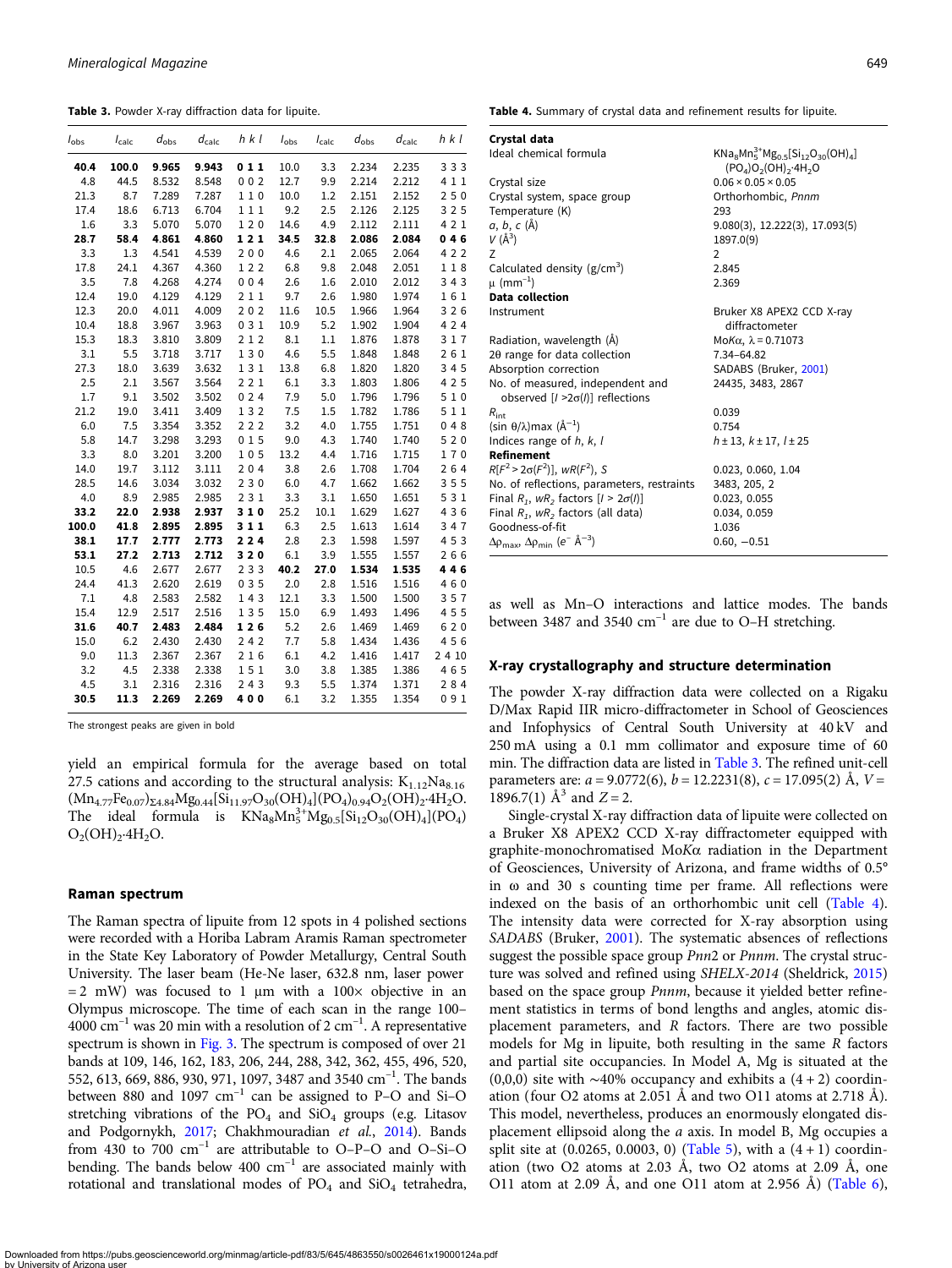<span id="page-5-0"></span>Table 5. Atomic coordinates and displacement parameters for lipuite.

| Atom             | Х             | У             | z             | $U_{eq}$  | $11^{11}$   | $11^{22}$  | $11^{33}$  | $11^{23}$     | $11^{13}$     | $11^{12}$     |
|------------------|---------------|---------------|---------------|-----------|-------------|------------|------------|---------------|---------------|---------------|
| Κ                | $\Omega$      | $\frac{1}{2}$ | 0             | 0.0442(3) | 0.0873(9)   | 0.0234(4)  | 0.0215(5)  | 0             | $\Omega$      | 0.0125(5)     |
| Na1              | 0.29763(8)    | 0.12561(5)    | 0.27537(4)    | 0.0178(1) | 0.0212(3)   | 0.0181(3)  | 0.0142(3)  | $-0.0011(3)$  | $-0.0023(3)$  | $-0.0010(3)$  |
| Na2              | 0             | 0             | 0.19130(6)    | 0.0170(2) | 0.0226(5)   | 0.0144(4)  | 0.0140(5)  | 0             | 0             | $-0.0020(4)$  |
| Na3              | 0.59465(11)   | 0.26394(8)    | 0             | 0.0186(2) | 0.0188(5)   | 0.0139(4)  | 0.0231(5)  | $\Omega$      | 0             | 0.0001(4)     |
| Mn1              | 0.26832(3)    | 0.13296(2)    | 0.08707(1)    | 0.0084(1) | 0.0110(1)   | 0.0076(1)  | 0.0066(1)  | $-0.0002(1)$  | 0.0008(1)     | 0.0017(1)     |
| Mn <sub>2</sub>  | $\frac{1}{2}$ | 0             | 0             | 0.0075(1) | 0.0079(2)   | 0.0077(2)  | 0.0069(2)  | 0             | 0             | 0.0018(2)     |
| $Mg^*$           | 0.024(3)      | 0.000(4)      | 0             | 0.045(5)  | 0.0848(156) | 0.0228(16) | 0.0277(19) | 0             | $\Omega$      | $-0.006(12)$  |
| Si1              | 0.42163(4)    | 0.28493(3)    | 0.41371(2)    | 0.0076(1) | 0.0080(2)   | 0.0083(2)  | 0.0066(2)  | 0.0001(1)     | 0.0001(1)     | $-0.0003(1)$  |
| Si <sub>2</sub>  | 0.14867(4)    | 0.39630(3)    | 0.34597(2)    | 0.0076(1) | 0.0081(2)   | 0.0084(2)  | 0.0064(2)  | 0.0000(1)     | $-0.0001(1)$  | 0.0001(1)     |
| Si3              | 0.14491(4)    | 0.34626(3)    | 0.17262(2)    | 0.0082(1) | 0.0082(2)   | 0.0083(2)  | 0.0080(2)  | 0.0008(1)     | $-0.0002(1)$  | $-0.0002(1)$  |
| P                | $\frac{1}{2}$ | $\frac{1}{2}$ | 0             | 0.0137(2) | 0.0180(4)   | 0.0105(3)  | 0.0125(4)  | 0             | 0             | $-0.0020(3)$  |
| 01               | 0.3561(2)     | 0.2528(12)    | $\frac{1}{2}$ | 0.0105(3) | 0.0109(7)   | 0.0148(7)  | 0.0057(7)  | 0             | 0             | 0.0016(5)     |
| 02               | 0.0317(1)     | 0.11608(8)    | 0.08500(6)    | 0.0106(2) | 0.0110(5)   | 0.0094(5)  | 0.0113(5)  | 0.0003(4)     | $-0.0001(4)$  | 0.0011(4)     |
| O <sub>3</sub>   | 0.4963(1)     | 0.17293(9)    | 0.38006(7)    | 0.0110(2) | 0.0116(5)   | 0.0100(5)  | 0.0115(5)  | $-0.0015(4)$  | $-0.0036(4)$  | 0.0001(4)     |
| O4               | 0.2782(1)     | 0.30295(9)    | 0.35833(7)    | 0.0126(2) | 0.0125(5)   | 0.0122(5)  | 0.0131(5)  | $-0.0006(4)$  | 0.0048(4)     | $-0.0021(4)$  |
| O <sub>5</sub>   | 0.0276(1)     | 0.38112(9)    | 0.41337(6)    | 0.0121(2) | 0.0124(5)   | 0.0149(5)  | 0.0090(5)  | $-0.0017(4)$  | 0.0025(4)     | 0.0014(4)     |
| 06               | 0.2767(1)     | 0.01537(9)    | 0.16170(6)    | 0.0111(2) | 0.0132(5)   | 0.0109(5)  | 0.0093(5)  | 0.0008(4)     | 0.0010(4)     | 0.0022(4)     |
| 07               | 0.0780(1)     | 0.36356(8)    | 0.26052(6)    | 0.0108(2) | 0.0106(5)   | 0.0129(5)  | 0.0088(5)  | 0.0015(4)     | $-0.0005(4)$  | $-0.0002(4)$  |
| O <sub>8</sub>   | 0.2577(1)     | 0.24581(9)    | 0.16642(7)    | 0.0124(2) | 0.0129(5)   | 0.0129(5)  | 0.0113(5)  | $-0.0028(4)$  | $-0.0010(4)$  | 0.0039(4)     |
| O <sub>9</sub> H | 0.2111(1)     | 0.46330(10)   | 0.14592(8)    | 0.0178(2) | 0.0168(6)   | 0.0142(5)  | 0.0224(7)  | $-0.0026(5)$  | 0.0045(5)     | 0.0048(4)     |
| $O10A*$          | 0.4331(3)     | 0.41001(20)   | 0.04910(15)   | 0.0211(5) | 0.0260(13)  | 0.0169(11) | 0.0202(13) | $-0.0015(10)$ | $-0.0082(10)$ | $-0.0047(10)$ |
| $010B*$          | 0.1173(4)     | 0.05507(21)   | 0.44263(18)   | 0.0325(7) | 0.0455(18)  | 0.0181(12) | 0.0339(16) | 0.0029(12)    | 0.0253(14)    | 0.0010(12)    |
| 011              | 0.2956(2)     | 0.03534(12)   | 0             | 0.0087(3) | 0.0094(6)   | 0.0091(6)  | 0.0076(7)  | 0             | 0             | 0.0010(5)     |
| 012H             | 0.2646(2)     | 0.23735(13)   | 0             | 0.0135(3) | 0.0209(8)   | 0.0088(7)  | 0.0106(8)  | 0             | 0             | $-0.0020(6)$  |
| <b>013W</b>      | 0.0338(2)     | 0.12522(11)   | 0.29737(9)    | 0.0210(3) | 0.0233(6)   | 0.0170(6)  | 0.0226(7)  | 0.0001(5)     | 0.0035(5)     | 0.0017(5)     |
| H1               | 0.272(3)      | 0.465(2)      | 0.114(2)      | $0.04***$ |             |            |            |               |               |               |
| H <sub>2</sub>   | 0.309(4)      | 0.292(3)      | 0             | $0.04***$ |             |            |            |               |               |               |
| H <sub>3</sub>   | 0.020(3)      | 0.105(2)      | 0.343(2)      | $0.04***$ |             |            |            |               |               |               |
| H4               | $-0.018(3)$   | 0.176(2)      | 0.298(2)      | $0.04***$ |             |            |            |               |               |               |

\*The site occupancies Mg, O10A, and O10B are all 0.5. \*\* The values for the H atoms are  $U_{iso}$  values.

Table 6. Selected bond distances (Å) in lipuite.

| $K-O3$<br>$K-O9H$<br>$K-O1$<br>$<$ K-O> | $2.944(1)$ ×4<br>$3.177(1)$ ×4<br>$3.355(2)$ ×2<br>3.120 | Na1-06<br>$Na1-O9H$<br>Na1-08<br>Na1-013W<br>Na1-04 | 2.372(1)<br>2.398(2)<br>2.400(1)<br>2.425(2)<br>2.596(1) | $Si1-O2$<br>$Si1-O4$<br>$Si1-03$<br>$Si1-O1$<br>$<$ Si1-O $>$ | 1.570(1)<br>1.625(1)<br>1.633(1)<br>1.638(1)<br>1.617 |
|-----------------------------------------|----------------------------------------------------------|-----------------------------------------------------|----------------------------------------------------------|---------------------------------------------------------------|-------------------------------------------------------|
| $Mn1-06$                                | 1.923(1)                                                 | $Na1-O3$                                            | 2.606(1)                                                 |                                                               |                                                       |
| $Mn1-O11$                               | 1.923(1)                                                 | Na1-07                                              | 2.622(1)                                                 | $Si2-05$                                                      | 1.608(1)                                              |
| $Mn1-08$                                | 1.937(1)                                                 | $<$ Na1-O>                                          | 2.488                                                    | $Si2-06$                                                      | 1.611(1)                                              |
| Mn1-012H                                | 1.961(1)                                                 |                                                     |                                                          | $Si2-O7$                                                      | 1.645(1)                                              |
| $Mn1-O2$                                | 2.159(1)                                                 | Na2-02                                              | $2.323(1) \times 2$                                      | $Si2-O4$                                                      | 1.652(1)                                              |
| $Mn1-05$                                | 2.360(1)                                                 | Na2-013W                                            | $2.392(2)$ ×2                                            | $<$ Si2-O $>$                                                 | 1.629                                                 |
| $Mn1-O$                                 | 2.044                                                    | Na2-06                                              | $2.570(1)$ ×2                                            |                                                               |                                                       |
|                                         |                                                          | $<$ Na2-O>                                          | 2.429                                                    | $Si3-08$                                                      | 1.602(1)                                              |
| Mn2-011                                 | $1.906(2)$ ×2                                            |                                                     |                                                          | $Si3-O9H$                                                     | 1.617(1)                                              |
| $Mn2-05$                                | $2.085(1)$ ×4                                            | Na3-01                                              | 2.383(2)                                                 | Si3-07                                                        | 1.634(1)                                              |
| $Mn2-O$                                 | 2.026                                                    | Na3-05                                              | $2.385(1)$ ×2                                            | $Si3-O3$                                                      | 1.639(1)                                              |
|                                         |                                                          | Na3-O10B                                            | $2.404(3)$ ×2                                            | $<$ Si3-O>                                                    | 1.623                                                 |
| $Mg-O2 \times 2$                        | 2.03(3)                                                  | Na3-O10A                                            | $2.458(3)$ ×2                                            |                                                               |                                                       |
| $Mg-O2$                                 | $2.09(3)$ ×2                                             | $<$ Na3-O>                                          | 2.411                                                    |                                                               |                                                       |
| Mg-011                                  | 2.51(3)                                                  |                                                     |                                                          |                                                               |                                                       |
| $Mg-O11$                                | 2.956(1)                                                 | $P-O10A$                                            | $1.511(2)$ ×4                                            |                                                               |                                                       |
| Ave. of 5                               | 2.148                                                    | $P-O10B$                                            | $1.560(3)$ ×4                                            |                                                               |                                                       |
| Ave. of 6                               | 2.282                                                    | $P-O$                                               | 1.536                                                    |                                                               |                                                       |

similar to that observed in calcioferrite (Lafuente et al., [2014\)](#page-8-0). This model results in a total Mg site occupancy similar to that in Model A, but a relatively more reasonable displacement ellipsoid. Consequently, Model B is adopted in this study.

All four H atoms were located from the difference-Fourier synthesis. The positions of all atoms were refined with anisotropic displacement parameters, except for H atoms, which were refined with a fixed Uiso value of 0.04. For simplicity, the ideal chemistry was assumed during the structure refinements. The final coordinates

| $D-H\cdots A$         | $d(D-H)$ (Å) | $d(HA)$ (Å) | $d(D \cdots A)$ (Å) | $\angle$ DHA $(°)$ |
|-----------------------|--------------|-------------|---------------------|--------------------|
| 09H-H1…010B           | 0.78(3)      | 1.81(3)     | 2.484(3)            | 144(3)             |
| O9H-H1…O10A           | 0.78(3)      | 1.95(3)     | 2.689(3)            | 157(3)             |
| 012H-H2…010A          | 0.78(4)      | 2.01(4)     | 2.739(3)            | 154(1)             |
| 013W-H3…010A          | 0.83(3)      | 2.01(3)     | 2.812(3)            | 161(3)             |
| 013W-H3…010B          | 0.83(3)      | 2.06(3)     | 2.790(4)            | 146(2)             |
| $013W - H4 \cdots 08$ | 0.77(3)      | 2.33(3)     | 3.026(2)            | 150(3)             |
| 013W-H4 ··· 07        | 0.77(3)      | 2.54(3)     | 3.008(2)            | 120(2)             |

D – donor; A – acceptor.

and displacement parameters of atoms, selected bond distances, and the hydrogen-bond scheme for lipuite are given in Tables 5, 6 and 7, respectively. The crystallographic information files have been deposited with the Principal Editor of Mineralogical Magazine and are available as Supplementary material (see below).

# Crystal structure description and discussion

The crystal structure of lipuite is characterised by sheets of  $SiO<sub>4</sub>$ tetrahedra that are linked together along [010] by  $K^+$ , Na<sup>+</sup>,  $Mn^{3+}$ ,  $Mg^{2+}$  and  $P^{5+}$  cations, as well as hydrogen bonds ([Fig. 4\)](#page-6-0). These tetrahedral sheets consist of 14-membered rings of SiO4 tetrahedra that zigzag along [100] ([Figs 4](#page-6-0) and [5](#page-6-0)). Calculation of bond-valence sums [\(Table 8\)](#page-7-0) indicates that one of the O atoms bonded to Si3 is protonated (O9–H) (Table 6). The two independent  $Mn^{3+}$  cations are both octahedrally coordinated and they form five-membered, edge-shared octahedral clus-ters [\(Fig. 6](#page-7-0)) between the  $SiO<sub>4</sub>$  tetrahedral sheets. Among three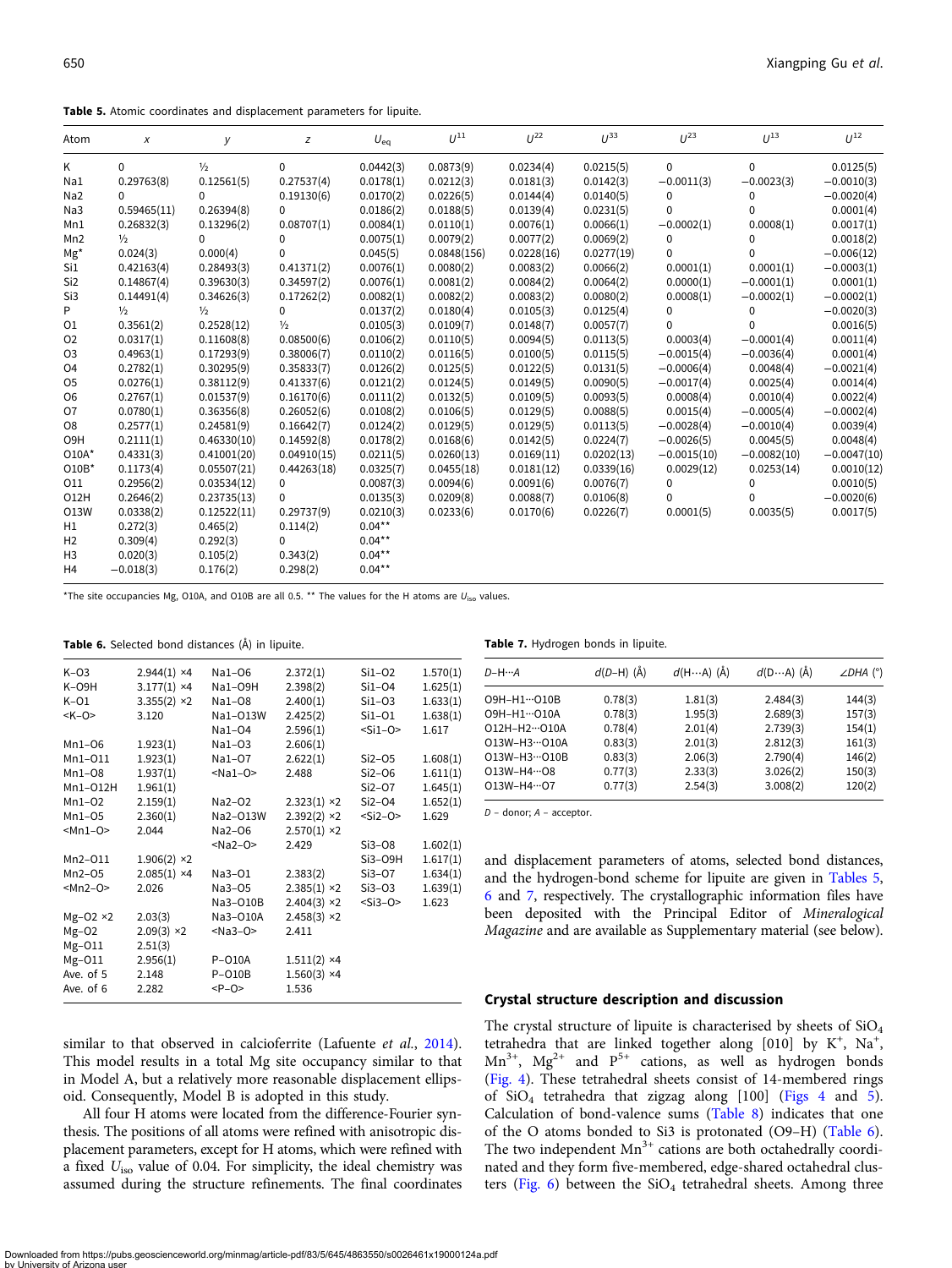<span id="page-6-0"></span>

Fig. 4. Crystal structure of lipuite, showing the zigzagged  $SiO<sub>4</sub>$  tetrahedral sheets stacking along the  $b$ axis, linked together by  $K^+$ , Na<sup>+</sup>, Mn<sup>3+</sup>, Mg<sup>2+</sup> and P<sup>5+</sup>, which are represented by larger turquoise, smaller turquoise, brown, red and small yellow spheres, respectively.

Fig. 5.  $SiO<sub>4</sub>$  tetrahedral sheet consisting of 14-membered rings in lipuite: Si1, Si2 and Si3 tetrahedra are represented by green, red and yellow colours, respectively.

distinct Na cations, Na1 and Na3 are 7-coordinated, whereas Na2 is 6-coordinated [\(Table 4,](#page-4-0) [Fig. 7\)](#page-7-0).

Lipuite represents a unique structure type. Nevertheless, its silicate tetrahedral sheets can be considered a derivative of the silicate sheets in mica, as illustrated in [Fig. 8](#page-7-0). A silicate sheet consisting of 6-membered rings in mica is shown in [Fig. 8](#page-7-0)a. If two tetrahedra are removed from every four 6-membered rings in the sheet, as illustrated in Fig.  $8b$ , then we get a silicate sheet that is topologically identical to that in lipuite (Fig. 5). Furthermore, if we replace the two 'removed'  $SiO<sub>4</sub>$  tetrahedra with two edge-sharing  $MnO_6$  octahedra, we obtain the polyhedral sheet found in lipuite, which consists of two types of 6-membered rings, with one made of four tetrahedra and two octahedra and the other of five tetrahedra and one octahedra [\(Fig. 8](#page-7-0)c). The Mn1–O2 bonds are the cause for the kinking of the silicate sheets in lipuite (Fig. 4). Therefore, lipuite may be classified into Class 72 – Two-Dimensional Infinite Sheets with other than six-membered rings in the Dana system or VIII/HX Unclassified Strunz Phyllosilicates in the Strunz system.

Interestingly, the O atoms bonded to  $P^{5+}$  are disordered over two distinct sites (O10A and O10B) with each half occupied, giving rise to an apparent distorted cubic coordination for  $P^{5+}$ . This disorder may be partly explained by the weak bonding environments around the  $PO_4$  group, which is only bonded to  $Na<sup>+</sup>$  and H<sup>+</sup> (hydrogen bonds). Similar disorder of the O atoms in the PO4 group has also been observed in the eulytine-type compound  $Sr<sub>3</sub>La(PO<sub>4</sub>)<sub>3</sub>$  (Barbier *et al.*, [1990\)](#page-8-0). A different kind of disorder of PO4 groups has been observed in whitlockite-type minerals and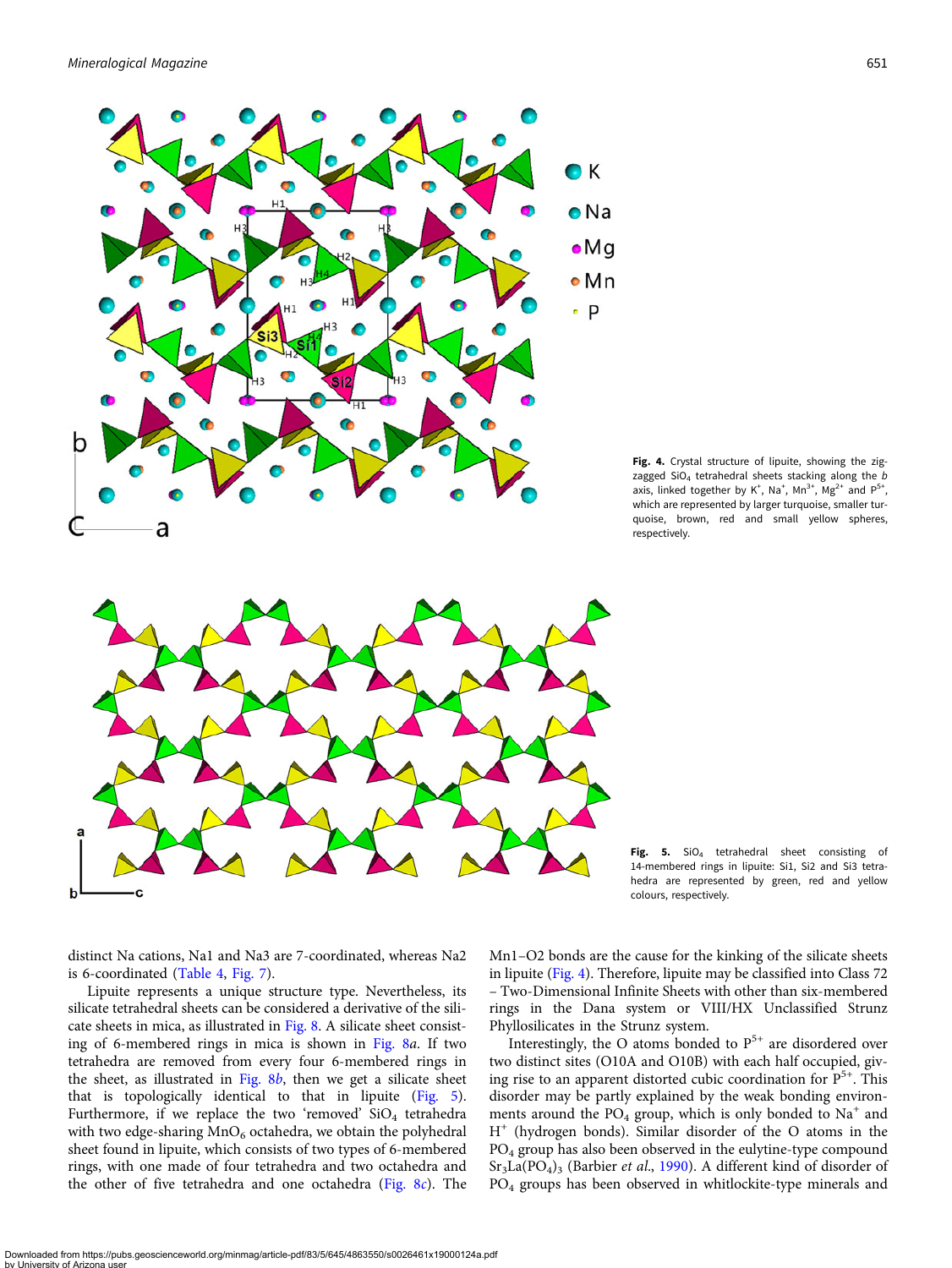<span id="page-7-0"></span>Table 8. Bond-valence sums for lipuite\*.

|                  | Κ                | Na1   | Na <sub>2</sub>  | Na3              | Mn1              | Mn <sub>2</sub>  | 0.39Mg           | Si1              | Si <sub>2</sub> | Si3   | P                | Sum   |
|------------------|------------------|-------|------------------|------------------|------------------|------------------|------------------|------------------|-----------------|-------|------------------|-------|
| 01               | $0.037 \times 2$ |       |                  | 0.209            |                  |                  |                  | $0.962 \times 2$ |                 |       |                  | 2.170 |
| 02               |                  |       | $0.245 \times 2$ |                  | 0.341            |                  | $0.190 \times 4$ | 1.157            |                 |       |                  | 1.993 |
| <b>O3</b>        | $0.111 \times 4$ | 0.114 |                  |                  |                  |                  |                  | 0.975            |                 | 0.963 |                  | 2.163 |
| O <sub>4</sub>   |                  | 0.117 |                  |                  |                  |                  |                  | 0.998            | 0.926           |       |                  | 2.041 |
| O <sub>5</sub>   |                  |       |                  | $0.208 \times 2$ | 0.197            | $0.417 \times 4$ |                  |                  | 1.041           |       |                  | 1.863 |
| O <sub>6</sub>   |                  | 0.215 | $0.126 \times 2$ |                  | 0.644            |                  |                  |                  | 1.038           |       |                  | 2.023 |
| O7               |                  | 0.109 |                  |                  |                  |                  |                  |                  | 0.948           | 0.971 |                  | 2.028 |
| O <sub>8</sub>   |                  | 0.200 |                  |                  | 0.622            |                  |                  |                  |                 | 1.058 |                  | 1.880 |
| O <sub>9</sub> H | $0.059 \times 4$ | 0.200 |                  |                  |                  |                  |                  |                  |                 | 1.014 |                  | 1.273 |
| 0.5010a          |                  |       |                  | $0.099 \times 2$ |                  |                  |                  |                  |                 |       | $0.680 \times 4$ | 0.779 |
| 0.5010b          |                  |       |                  | $0.085 \times 2$ |                  |                  |                  |                  |                 |       | $0.604 \times 4$ | 0.689 |
| 011              |                  |       |                  |                  | $0.644 \times 2$ | $0.675 \times 2$ | $0.031 \times 2$ |                  |                 |       |                  | 1.994 |
| 012H             |                  |       |                  |                  | $0.577 \times 2$ |                  |                  |                  |                 |       |                  | 1.154 |
| 013w             |                  | 0.186 | $0.204 \times 2$ |                  |                  |                  |                  |                  |                 |       |                  | 0.390 |
| Sum              | 0.756            | 1.141 | 1.148            | 0.992            | 3.025            | 3.018            | 0.822            | 4.092            | 3.953           | 4.006 | 5.136            |       |

\*Parameters for calculations of bond-valence sums were taken from Brese and O'Keeffe [\(1991\)](#page-8-0).



Fig. 6. A five-membered cluster of edge-shared Mn-octahedra in lipuite



Fig. 7. 7-coordinated polyhedra (Na1 and Na3) and 6-coordinated polyhedra (Na2) in lipuite.

compounds (Zatovsky et al., [2007](#page-9-0); Hughes et al., [2008](#page-8-0) and references therein), in which the P position in the  $PO<sub>3</sub>OH$  or  $PO<sub>3</sub>F$ group is split; it is randomly located either just above or below



Fig. 8. Comparison of tetrahedral sheets in mica  $(a)$  and lipuite  $(b)$  and the location of Mn octahedra (c). Si1, Si2 and Si3 tetrahedra are represented by green, purple and yellow colours, respectively, and Mn octahedra by grey.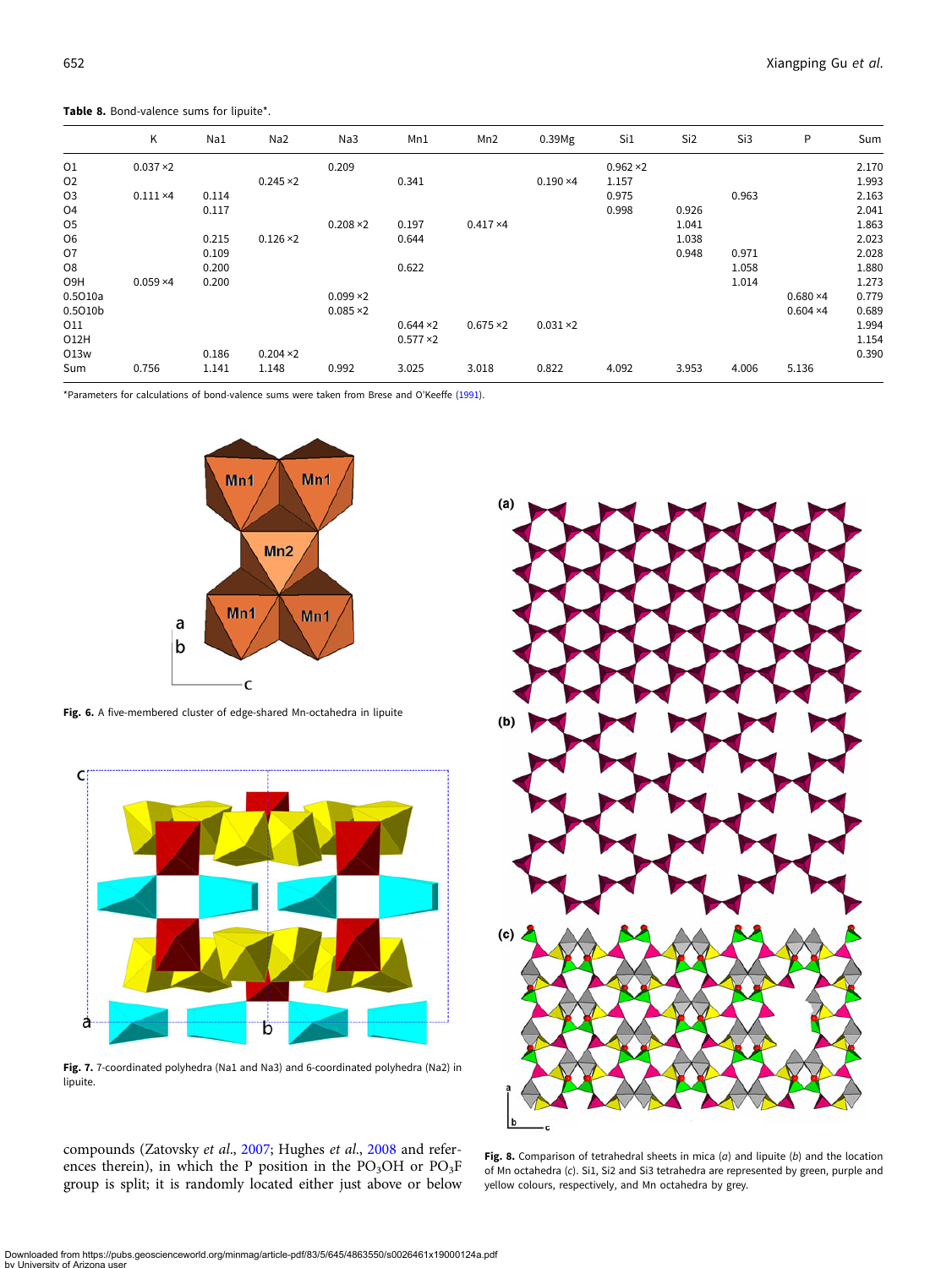<span id="page-8-0"></span>the midplane, leading the apical  $OH^-$  or  $F^-$  anion to point either along + c or  $-c$ .

There are two unique OH groups and one unique  $H<sub>2</sub>O$  in lipuite. The Raman measurements reveal two weak bands in the O–H stretching region, one at 3487 and the other 3540 cm–<sup>1</sup> ([Fig. 3\)](#page-3-0). According to the correlation between O–H stretching frequencies and O–H···O hydrogen bond lengths in minerals (Libowitzky, 1999), these two bands would correspond to an O–H···O distance of 2.8–3.0 Å, agreeing with O–H···O distances for the hydrogen bonds formed by  $H_2O$  [\(Table 5\)](#page-5-0).

Acknowledgements. This study was funded by the Science Foundation Arizona and partial support from National Science Foundation of China (Grant No. 41172042).

Supplementary material. To view supplementary material for this article, please visit <https://doi.org/10.1180/mgm.2019.12>

#### References

by I Iniversity o

- Armbruster T., Oberhänsli R., Bermanec V. and Dixon R. (1993) Hennomartinite and kornite, two new  $Mn^{3+}$  rich silicates from the Wessels mine, Kalahari, South Africa. Schweizerische Mineralogische und Petrographische Mitteilungen, 73, 349–355.
- Armbruster T., Gnos E., Dixon R., Gutzmer J., Hejnys C., Dobelln N. and Medenbach O. (2002) Manganvesuvianite and tweddillite, two new Mn<sup>3+</sup>-silicate minerals from the Kalahari manganese fields, South Africa. Mineralogical Magazine, 66, 137–150.
- Barbier J., Greedan J.E., Asaro T. and McCarthy G.J. (1990) Neutron diffraction study of disorder in eulytite-type  $Sr<sub>3</sub>La(PO<sub>4</sub>)<sub>3</sub>$ . European Journal of Solid State and Inorganic Chemistry, 27, 855–867.
- Beukes N.J. (1983) Palaeoenvironmental setting of iron formations in the depositional basin of the Transvaal Supergroup, South Africa. Pp. 131– 209 in: Iron Formations: Facts and Problems (A.F. Trendall and R.C. Morris, editors). Elsevier, Amsterdam.
- Bonazzi P., Bindi L., Medenbach O., Pagano R., Lampronti G.I. and Menchetti S. (2007) Olmiite, CaMn[SiO<sub>3</sub>(OH)](OH), the Mn-dominant analogue of poldervaartite, a new mineral species from Kalahari manganese fields (Republic of South Africa). Mineralogical Magazine, 71, 193–201.
- Brese N.E. and O'Keeffe M. (1991) Bond-valence parameters for solids. Acta Crystallographica, B47, 192–197.

Bruker (2001) SADABS. Bruker AXS Inc., Madison, Wisconsin, USA.

- Cairncross B. and Beukes N.J. (2013) The Kalahari Manganese Field, the Adventure Continues. Struik Nature Publishers, Cape Town, South Africa, pp. 384.
- Chakhmouradian A.R., Cooper W.A., Ball N., Reguir E.P., Medici L., Abdu Y.A. and Antonov A.A. (2014) Vladykinite,  $Na<sub>3</sub>Sr<sub>4</sub>(Fe<sup>2+</sup>Fe<sup>3+</sup>)$  $Si_8O_{24}$ : A new complex sheet silicate from peralkaline rocks of the Murun complex, eastern Siberia, Russia. American Mineralogist, 99, 235–241.
- Dai Y. and Harlow G.E. (1992) Description and crystal structure of vonbezingite, a new Ca−Cu−SO<sub>4</sub>−H<sub>2</sub>O mineral from the Kalahari manganese field, South Africa. American Mineralogist, 77, 1292–1300.
- Dai Y., Harlow G.E. and McGhie A.R. (1993) Poldervaartite,  $Ca(Ca_{0.5}Mn_{0.5})$  $(SiO<sub>3</sub>OH)(OH)$ ; a new acid nesosilicate from the Kalahari manganese field, South Africa: crystal structure and description. American Mineralogist, 78, 1082–1087.
- de Villiers P.R. and Herbstein F.H. (1967) Distinction between two members of the braunite group. American Mineralogist, 52, 20–30.
- Dixon R.D. (1989) Sugilite and associated metamorphic silicate minerals from Wessels mine, Kalahari manganese field. Geological Survey of South Africa Pretoria Bulletin, 93, 47 pp.
- Giester G. and Rieck B. (1994) Effenbergerite,  $BaCu[Si<sub>4</sub>O<sub>10</sub>]$ , a new mineral from the Kalahari Manganese Field, South Africa: description and crystal structure. Mineralogical Magazine, 58, 663–670.
- Giester G. and Rieck B. (1996): Wesselsite,  $SrCu[Si<sub>4</sub>O<sub>10</sub>]$ , a further new gillespite-group mineral from the Kalahari Manganese Field, South Africa. Mineralogical Magazine, 60, 795-798.
- Giester G., Lengauer C.L., Pristacz H., Rieck B., Topa D. and Von Bezing K.L. (2016) Cairncrossite, a new Ca-Sr (-Na) phyllosilicate from the Wessels Mine, Kalahari Manganese Field, South Africa. European Journal of Mineralogy, 28, 495–505.
- Gutzmer J. and Beukes N.J. (1996) Mineral paragenesis of the Kalahari manganese field, South Africa. Ore Geology Reviews, 11, 405–428.
- Hawthorne F.C., Oberti R., Harlow G.E., Maresch W.V., Martin R.F., Schumacher J.C. and Welch M.D. (2012) Nomenclature of the amphibole supergroup. American Mineralogist, 97, 2031–2048.
- Hughes J.M, Jolliff B.L. and Rakovan J. (2008): The crystal chemistry of whitlockite and merrillite and the dehydrogenation of whitlockite to merrillite. American Mineralogist, 93, 1300–1305.
- Kleyenstuber A.S.E. (1984) The mineralogy of the manganese bearing Hotazel formation of the Proterozoic Transvaal sequence of Griqualand West, South Africa. Transaction of the Geological Society of South Africa, 87, 267–275.
- Lafuente B., Downs R.T., Yang H. and Jenkins R.A. (2014) Calcioferrite with composition  $(Ca_{3.94}Sr_{0.06})Mg_{1.01}(Fe_{2.93}Al_{1.07})(PO_4)_6(OH)_4.12H_2O.$ Acta Crystallographica, E70, 116–117.
- Libowitzky E. (1999) Correlation of O–H stretching frequencies and O–H···O hydrogen bond lengths in minerals. Monatshefte für Chemie, 130, 1047-1059.
- Litasov K.D. and Podgornykh N.M. (2017) Raman spectroscopy of various phosphate minerals and occurrence of tuite in the Elga IIE iron meteorite. Journal of Raman Spectroscopy, 48, 1518–1527.
- Mandarino J.A. (1981) The Gladstone-Dale relationship: Part IV. The compatibility concept and its application. The Canadian Mineralogist, 19, 441–450.
- Nyfeler D., Armbruster T., Dixon R. and Bermanec V. (1995) Nchwaningite,  $Mn_2^{2+}SiO_3(OH)_2 \cdot H_2O$ , a new pyroxene-related chain silicate from the N'chwaning mine, Kalahari manganese field, South Africa. American Mineralogist, 80, 377–386.
- Panikorovskii T.L., Shilovskikh V.V., Avdontseva E.Yu., Zolotarev A.A., Pekov I.V., Britvin S.N. and Krivovichev S.V. (2017) Cyprine,  $Ca_{19}Cu^{2+}(Al, Mg, Mn)_{12}Si_{18}O_{68}(OH)_{10}$ , a new vesuvianite-group mineral from the Wessels mine, South Africa. European Journal of Mineralogy, 29, 295–306.

Pasero M. (2019) The New IMA List of Minerals. <http://cnmnc.main.jp/>

- Peacor D.R., Dunn P.J. and Duggan M. (1983) Sturmanite, a ferric iron, boron analogue of ettringite. The Canadian Mineralogist, 21, 705–709.
- Peacor D.R., Dunn P.J. and Nelen J.A. (1990) Orlymanite,  $Ca<sub>4</sub>Mn<sub>3</sub>Si<sub>8</sub>O<sub>20</sub>(OH)<sub>6</sub>·2H<sub>2</sub>O;$  a new mineral from South Africa: a link between gyrolite-family and conventional phyllosilicate minerals. American Mineralogist, 75, 923–927.
- Rieck B., Pristacz H. and Giester G. (2015) Colinowensite, Ba $CuSi<sub>2</sub>O<sub>6</sub>$ , a new mineral from the Kalahari Manganese Field, South Africa and new data on wesselsite, SrCuSi4O10. Mineralogical Magazine, 79, 1769–1778.
- Rumsey M.S., Welch M.D., Kampf A.R. and Spratt J. (2013) Diegogattaite, Na<sub>2</sub>CaCu<sub>2</sub>Si<sub>8</sub>O<sub>20</sub>·H<sub>2</sub>O: a new nanoporous copper sheet silicate from Wessels Mine, Kalahari Manganese Fields, Republic of South Africa. Mineralogical Magazine, 77, 3155–3162.
- Sheldrick G.M. (2015) Crystal structure refinement with SHELXL. Acta Crystallographica, C71, 3–8.
- Wahle M.W., Bujnowski T.J., Guggenheim S. and Kogure T. (2010) Guidottiite, the Mn-analogue of cronstedtite: A new serpentine-group mineral from South Africa. Clays and Clay Minerals, 58, 364–376.
- Yang H., Downs R.T., Evans S.H. and Pinch W.W. (2013) Scottyite, the natural analog of synthetic  $BaCu<sub>2</sub>Si<sub>2</sub>O<sub>7</sub>$ , a new mineral from the Wessels mine, Kalahari Manganese Fields, South Africa. American Mineralogist, 98, 478–484.
- Yang H, Downs R.T., Evans S.H. and Pinch W.W. (2014) Lavinskyite, K(LiCu)  $Cu<sub>6</sub>(Si<sub>4</sub>O<sub>11</sub>)<sub>2</sub>(OH)<sub>4</sub>$ , isotypic with plancheite, a new mineral from the Wessels mine, Kalahari Manganese Fields, South Africa. American Mineralogist, 99, 525–530.
- Yang H., Gu X., Downs R.T. and Xie X. (2015a) Taniajacoite, IMA 2014-107. CNMNC Newsletter No. 25, June 2015, page 531; Mineralogical Magazine, 79, 529–535.